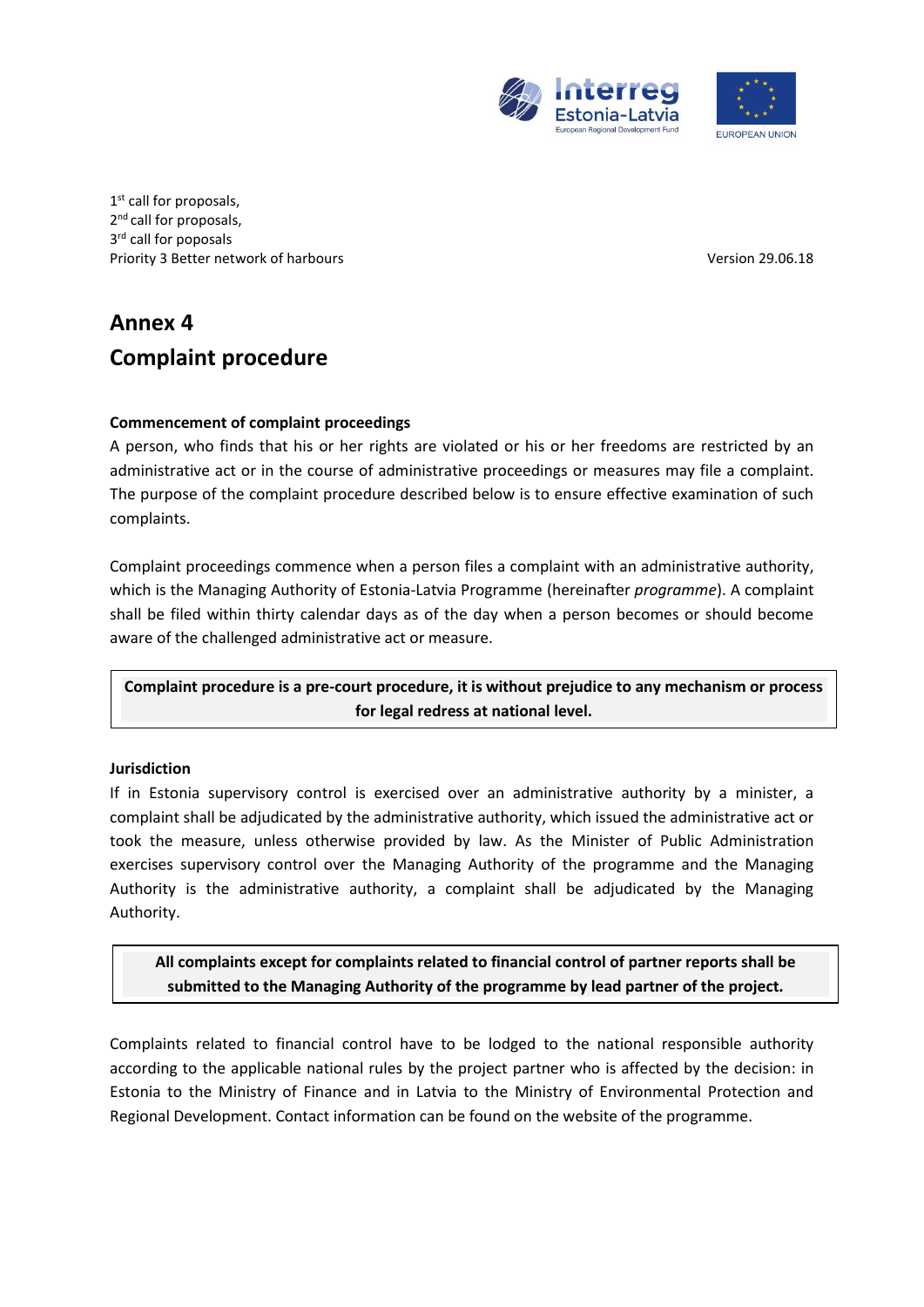Submitted complaints shall be proceeded in accordance with the procedure for complaints, as stipulated in the current document, and the Estonian Administrative Procedure Act in matters not regulated on programme level, including current procedure for complaints. English version of the Act, where chapter's 5 §71-§87 describe challenge proceedings, can be found in the following link: https://www.riigiteataja.ee/en/eli/530102013037/consolide.

## **Object of complaint proceedings**

The following may be applied for in the frames of complaint proceedings:

- 1. repeal of an administrative act<sup>1</sup>;
- 2. repeal of a part of an administrative act, unless partial challenge of the administrative act is restricted by law;
- 3. issue of a prescription to:
	- $-$  the issue of an administrative act:
	- new resolution of a matter reviewing of a previously issued administrative act;
	- $-$  taking a measure.

Also, it is possible to file a complaint without an administrative act of the programme authority, in case of delay, omission, refusal to remove an official, return of an application for issue of the administrative act, other acts provided by programme rules and law.

#### **Lodging the complaint and formal requirements**

The complaint shall be submitted in English and in writing including:

- $-$  the name of the programme authority with which the complaint is filed;
- the name, postal address, telephone number and email address of the person filing the complaint;
- $-$  reference number of the application, which is a subject of the complaint;
- the content of the challenged administrative act or measure;
- $-$  the reasons why the person finds that the administrative act or measure taken by a programme authority violates the rights of the person: clearly indicated reasons for the complaint, including listing of all elements of which are being complaint and/or failures in adherence with the procedures or measures taken;
- the clearly expressed claim of the person filing the complaint;
- certification by the person filing the complaint that no judgment has entered into force and no court proceedings are being conducted concerning the matter subject to the complaint;
- a list of documents annexed to the complaint.

A complaint shall be signed by the person lodging the complaint or by the representative of such person. When signed by the representative, the complaint must include the authorisation document of the representative, unless such document has been submitted before. It is possible to submit digitally signed complaints electronically.

**.** 

<sup>&</sup>lt;sup>1</sup> Administrative act applies both public and private authorities.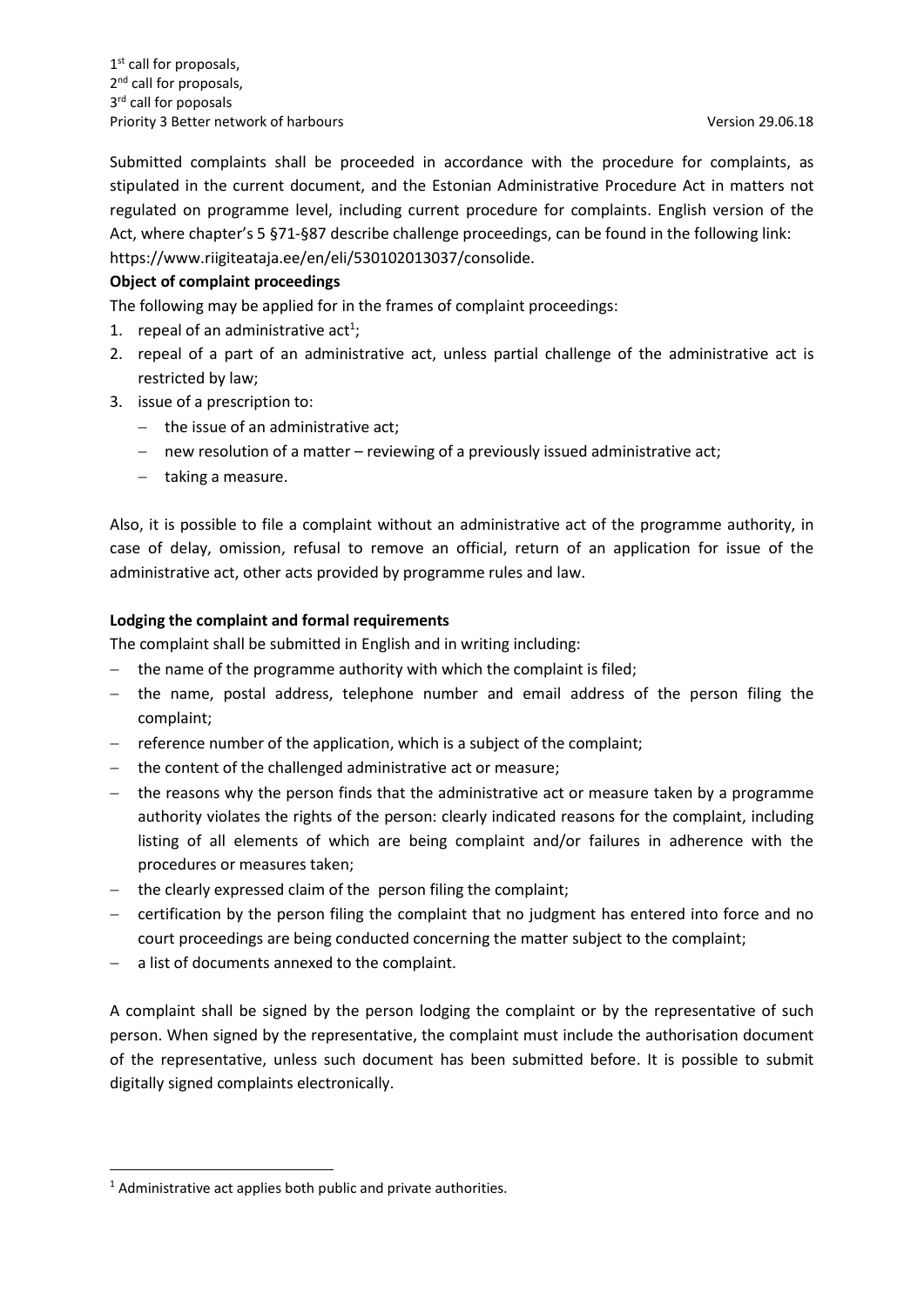1<sup>st</sup> call for proposals, 2<sup>nd</sup> call for proposals, 3<sup>rd</sup> call for poposals Priority 3 Better network of harbours and the state of the state of the Version 29.06.18

The relevant documentation shall be provided for the sole purpose of supporting the complaint and may not alter the quality or content of the assessed application or other decision of the programme authority. No other grounds for the complaint will be taken into account during the complaint procedure.

### **Deficiencies in complaint**

If a complaint does not comply with the requirements provided for above, the Managing Authority shall assist the person filing the complaint in eliminating the deficiencies or grant a term of 10 days to such person for elimination of the deficiencies.

## **Return of complaint**

The complaint will be returned by the Managing Authority without examination in the following cases:

- $-$  the person has no right to file the complaint;
- the person filing the complaint has failed to eliminate the deficiencies in the complaint within the designated term;
- the term for filing the complaint has expired and is not restored;
- a court judgment has entered into force concerning the same matter;
- judicial proceedings are being conducted concerning the same matter.

The Managing Authority shall notify the complainant and the Monitoring Committee of the return of a complaint and explain to the complainant the procedure for appeal.

#### **Handling of complaint by the Managing Authority and the Joint Secretariat**

Within 7 calendar days after the receipt of the complaint the Managing Authority confirms to the complainant having received the complaint and notifies the Monitoring Committee.

The Managing Authority, assisted by the Joint Secretariat, examines the complaint and prepares a draft opinion and recommendations as a joint position to the submitted complaint for the examination of the complaint in the Complaint Panel.

The term for review of complaint is approximately three months.

#### **Complaint Panel for the examination of complaints**

In order to process the complaints, the Managing Authority has set up the Complaint Panel, which functions as the only body, which is entitled to review complaints and issue recommendations regarding the submitted complaints. The Complaint Panel provides its opinion and recommendations within the time period specified by the Managing Authority. The Managing Authority issues an administrative act based on the decision of the Complaint Panel.

The Complaint Panel comprises of representatives of the national authorities, lawyer(s), and representatives of the Managing Authority and Joint Secretariat, who is selected by the Monitoring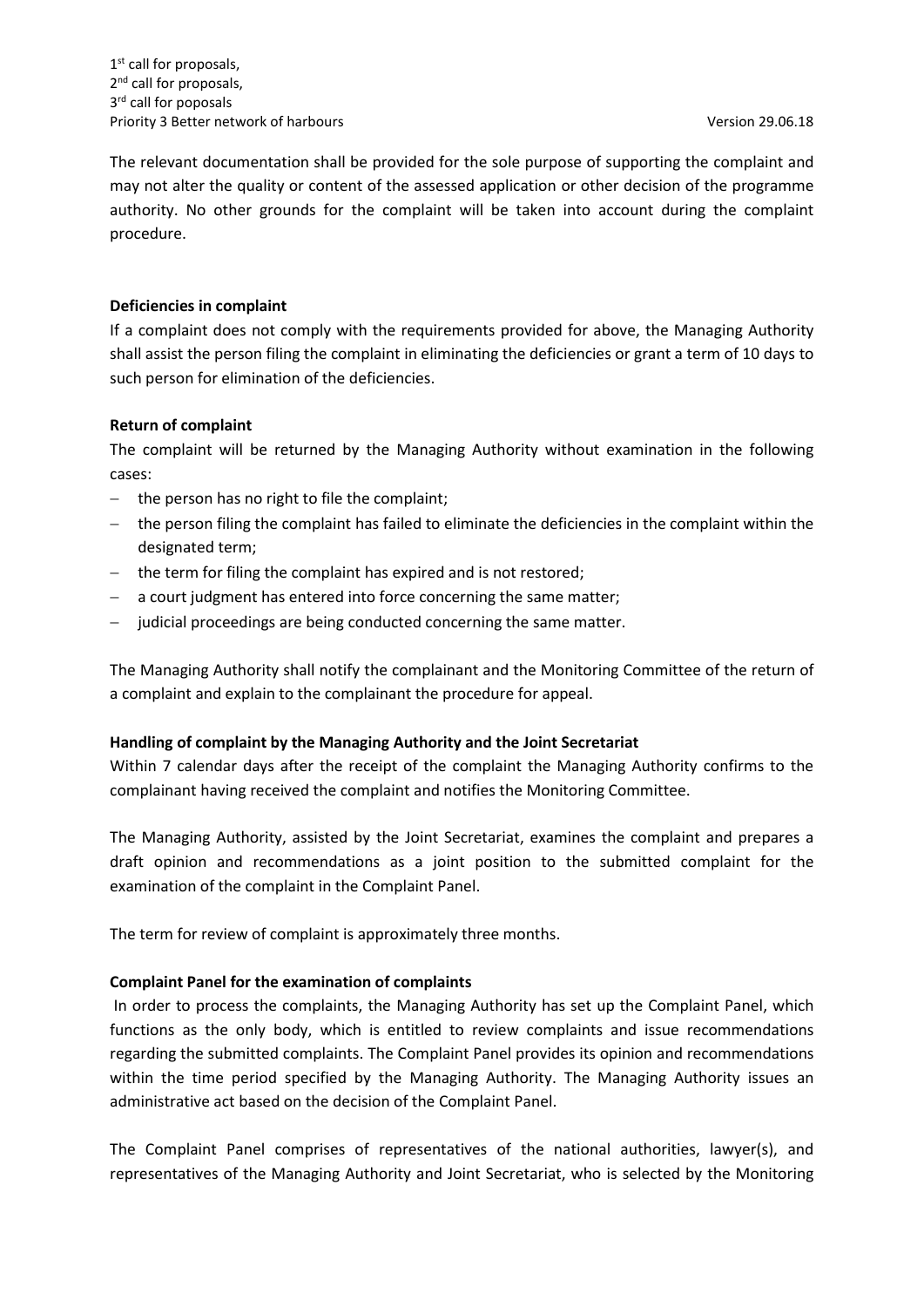Committee for the whole implementation period of the programme. The Managing Authority is the Chair of the Complaint Panel. External experts, representatives of other programme authorities etc., will be used where necessary.

Impartiality of members of the Complaint Panel towards the case under review has to be ensured. If this cannot be provided, the distinct member shall refrain from the distinct case's review and be replaced by another impartial member.

The Joint Secretariat acts also as the secretariat for the Complaint Panel for the examination of complaints and provides any assistance necessary for the review of the complaint.

## **Preparations for the examination of complaints**

The Joint Secretariat shall provide the members of the Complaint Panel for the examination of complaints no later than 10 working days before the meeting of the Complaint Panel a copy of:

- the submitted complaint;
- the original application form and all documents that are related to or were taken into consideration by the relevant bodies when taking the decision or measure against which the complaint is filed;
- a draft opinion and recommendations by the Managing Authority and the Joint Secretariat regarding the submitted complaint;
- any other document requested by the members of the Complaint Panel relevant to the complaint.

The Managing Authority with the assistance of the Joint Secretariat, if needed in consultations with the Complaint Panel, has the right to:

- conduct on-the-spot visit of inspection, if necessary;
- use an expert, if necessary;
- hear the explanations of interested persons;
- notify the respective lead partner and other interested persons of the time and place of the meeting of the Complaint Panel;
- $-$  perform other acts provided by the law.

# **Meeting of the Complaint Panel**

**.** 

A meeting (including an online meeting<sup>2</sup>) of the Complaint Panel is assembled by the Managing Authority, who chairs the Complaint Panel. The members of the Complaint Panel decide on each individual case whether there is a need to assemble or the decision on the submitted complaint is to be taken via written procedure by the Complaint Panel. Representatives of the relevant programme authorities are invited to the meeting to present the position of the examination of the complaint, to answer possible questions and to respond to the statement by complainant. Members of the Complaint Panel may request clarifications from both parties – the complainant and respective programme authorities.

<sup>&</sup>lt;sup>2</sup> If necessary, the meeting of the Complaint Panel may also be conducted via Skype or telephone.